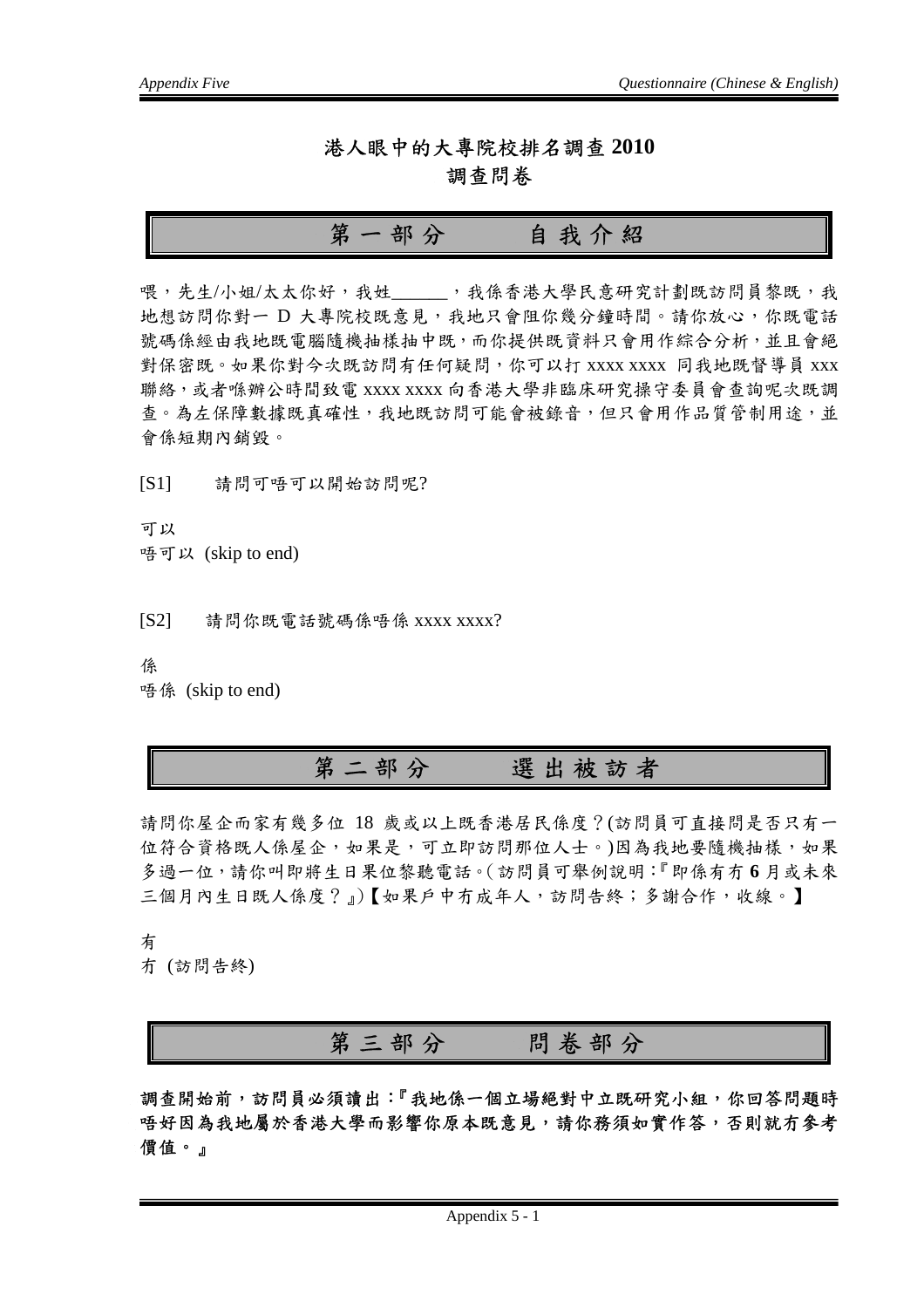[Q1] 首先,請你用 0-10 分形容你對香港各間大專院校的整體評價, 0 分代表極差, 5 分代表一半半,10 分代表極佳。請你綜合有關學校既本地與國際聲譽及名氣、設備及 校園環境、教職員資歷、學術研究表現、學生成績及品行質素、學習氣氛與課程多元化 及認可度等等,然後作出評分。請問你會俾(九間大專院校輪流轉換次序)幾多分呢?  $[97 = \pi 33]$ 識該院校;  $98 =$  唔知道 / 難講;  $99 = 12$  , 不

| 中文大學 | 香港大學 | 理工大學 |
|------|------|------|
| 城市大學 | 浸會大學 | 嶺南大學 |
| 科技大學 | 教育學院 | 樹仁大學 |

[Q2] 請你再用 0-10 分評價各院校校長既整體表現,0 分代表極差,5 分代表一半半, 10 分代表極佳。請你綜合有關校長既本地及國際知名度、親民度、領導能力、洞察力、 社會公信力及對外公共關係等等,然後作出評分。請問你會俾(九間大專院校校長輪流 轉換次序)幾多分呢?

〔96 = 不認識該校長;97 = 不認識該院校;98 = 唔知道/難講;99 = 拒答〕

| 中文大學 劉遵義教授 | 浸會大學 吴清輝教授               |  |
|------------|--------------------------|--|
| 理工大學 唐偉章教授 | 教育学院 張炳良教授               |  |
| 香港大學 徐立之教授 | 城市大學 郭位教授                |  |
| 嶺南大學 陳玉樹教授 | 科技大學 陳繁昌教授               |  |
| 樹仁大學 鍾期榮博士 | [註: 陳繁昌教授剛於 09 年 9 月 1 日 |  |
|            | 接替朱經武成為新任科大校長]           |  |

[Q3] 請問你認為宜家香港既大學生最欠缺 d 乜野?【不讀答案,可選多項】

品德、誠實 中、英文及普通話能力 思考及解決問題能力 工作態度(例如:認真、熱誠、勤奮、有責任感、上進) 待人接物態度 社會/工作經驗 情緒控制 溝通技巧 學術能力、專業知識 電腦應用能力 自信 對社會的承擔 國際視野/遠見 創意 就業機會 理財能力 多方面知識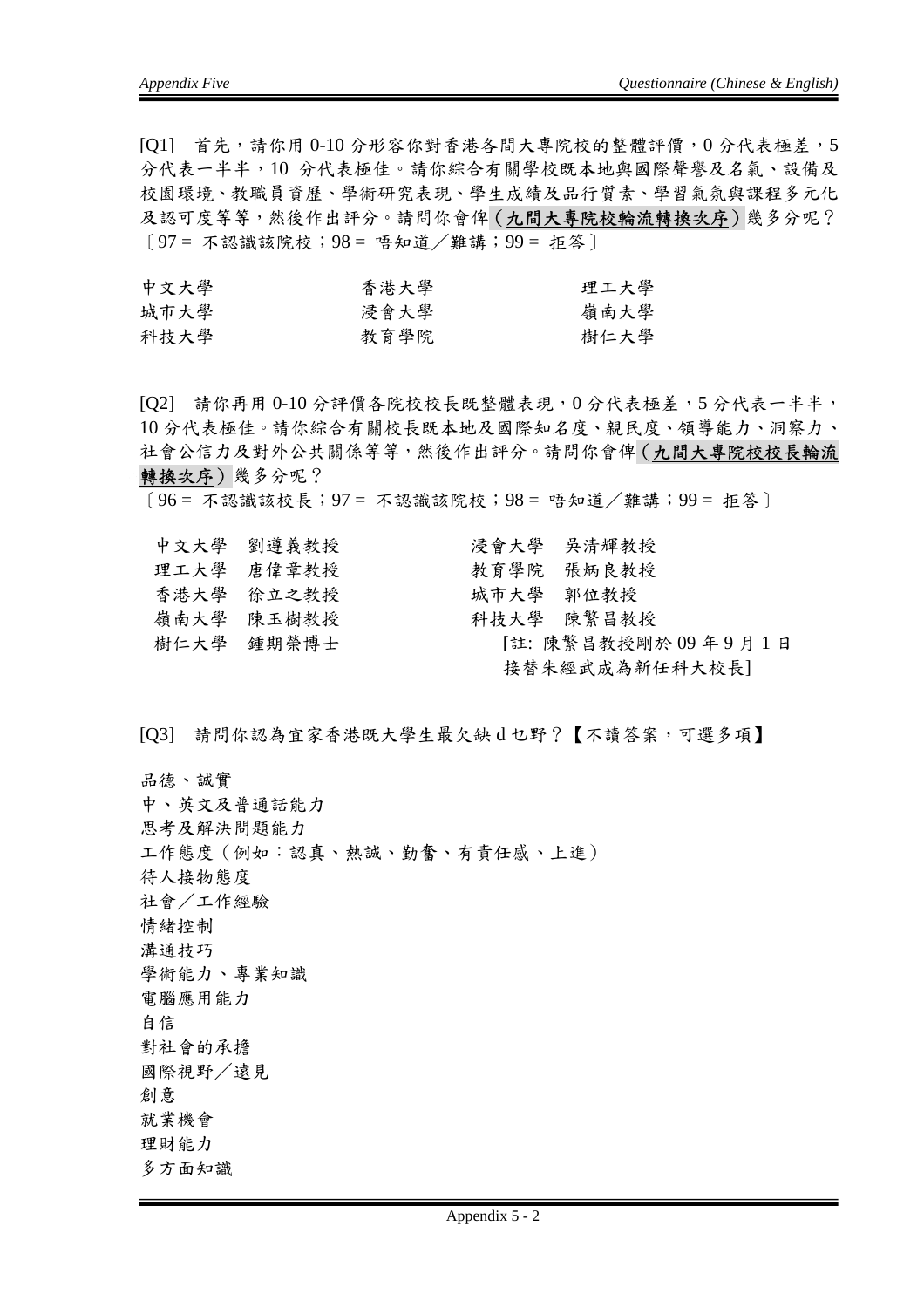危機感/逆境處理能力 獨立/自主 理想/夢想 公民意識/教育 領導才能 其他 (請註明) 沒有欠缺任何野 唔知道/難講 拒答

[Q4] 請問係你既工作範圍內,你有冇權聘請或者參與聘請僱員呢?包括聘請教師在 內。

有

冇 (跳至 D1) 拒答 (跳至 D1)

[Q5] [只問有權聘請或者參與聘請僱員之被訪者] 如果要你選擇,你會比較喜歡邊 間院校既畢業生呢?【不讀答案,只選一項】

中文大學 城市大學 科技大學 香港大學 浸會大學 教育學院 理工大學 嶺南大學 樹仁大學 其他海外大學 唔會聘請大學畢業生 (跳至 D1) 其他 (請註明) 唔知道/難講 (跳至 D1) 冇所謂 (跳至 D1) 拒答 (跳至 D1)

[Q6] [只問有權聘請或者參與聘請僱員及較喜歡某大學畢業生之被訪者] 點解你比 較喜歡呢間院校既畢業生呢?【不讀答案,可選多項】

以往該院校的畢業生表現良好 人際關係良好 工作態度認真 有領導才能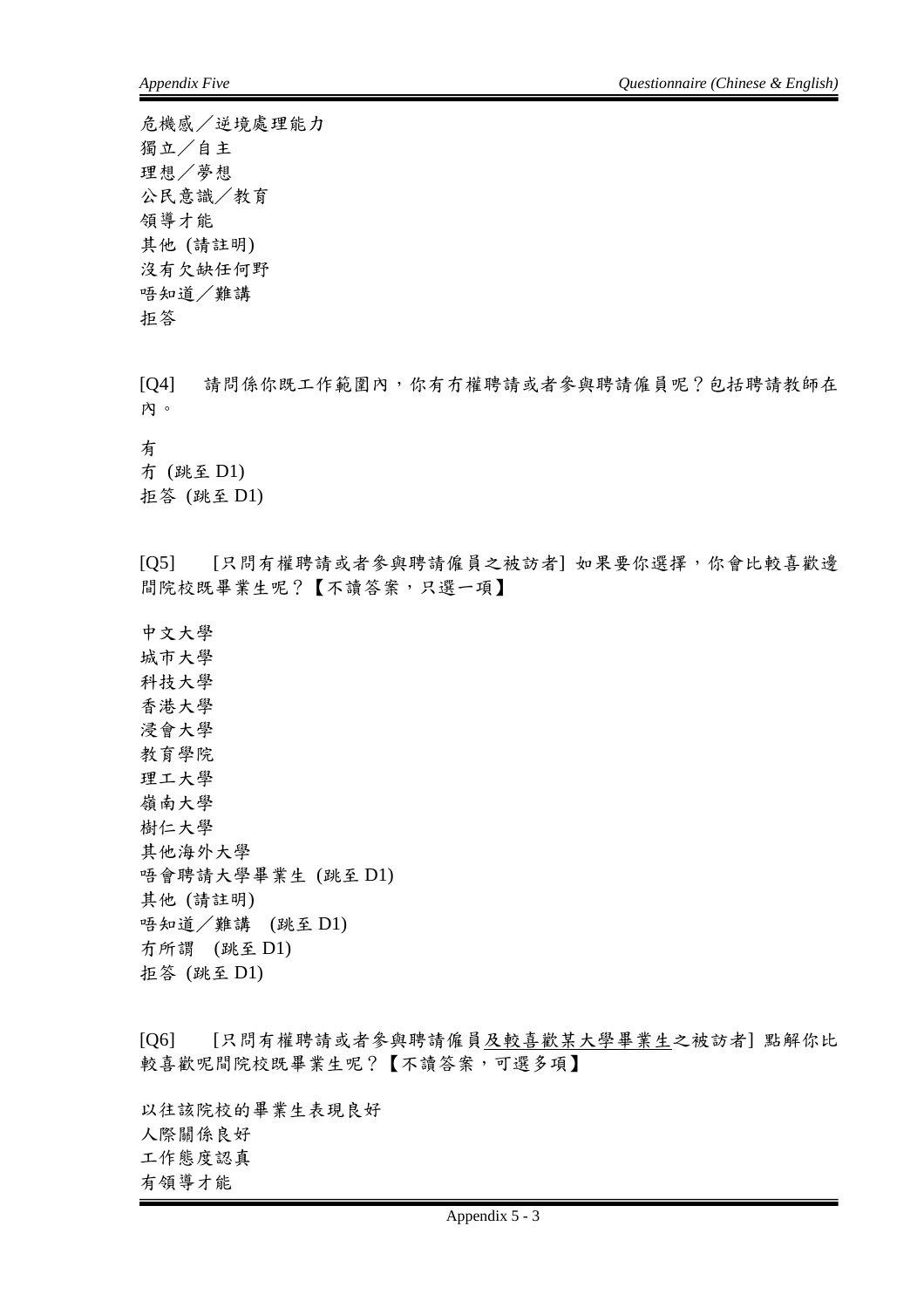勤奮、上進 語文能力佳 具有與工作相關的知識 對外聯繫廣 (例如: 大學與企業、公司或廠商連系多、畢業生多) 薪酬與能力相稱 舊生/校友 有名氣 其他(請註明) 沒有任何原因 唔知道/難講 拒答

## 第四部分個人資料

我想問你些少個人資料,方便分析。

[D1] 性別

男

女

[D2] 年齡(準確數字) 【99=唔肯講】

[D3] 教育程度

小學或以下 中學 預科 專上非學位 專上學位 研究院或以上 拒答

[D4] 請問你住緊既單位係:

自置,定係 租住既呢? 拒答

[D5] 咁係咩類型既房屋呢?

公營租住房屋 房屋委員會補助出售單位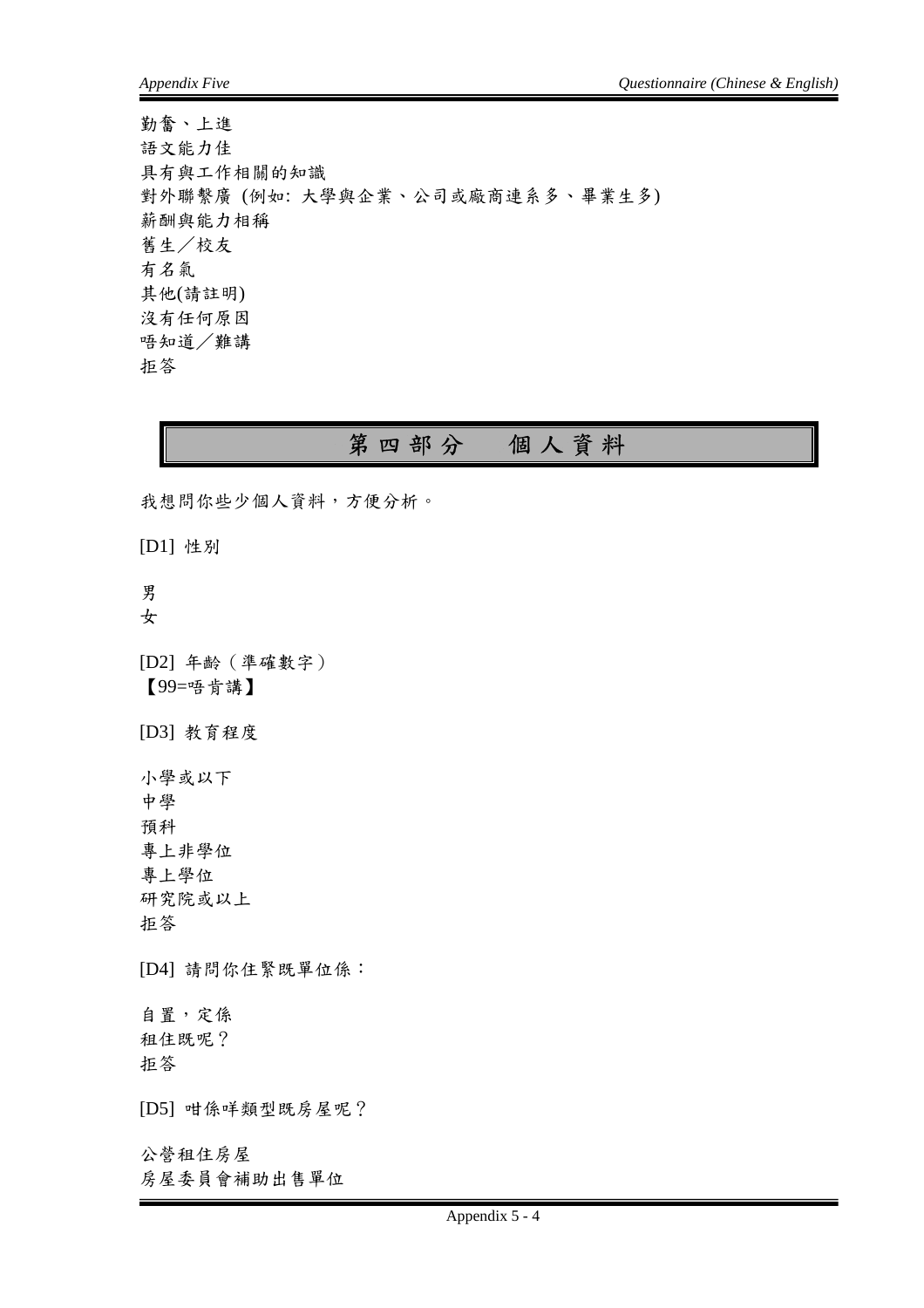房屋協會補助出售單位 私人住宅單位 村屋:別墅/平房/新型村屋 村屋:簡單磚石蓋搭建築物/傳統村屋 員工宿舍 其他 拒答 [D6] 職業 經理及行政人員 專業人員 輔助專業人員 文員 服務工作及商店銷售人員 漁農業熟練工人 手工藝及有關人員 機台及機器操作員及裝配員 非技術工人 學生 家庭主婦 不能辨別 其他(包括失業、已退休、及其他非在職者) 拒答 [D7] [只問職業為專業人員及輔助專業人員者] 請問你係唔係教育界人士?

係-小學教職員(包括老師及校長) 係-中學教職員(包括老師及校長) 係-大專院校教職員 其他 唔係 拒答

[D8] 最後,請問你有冇子女仲讀緊書?

有 冇

拒答

多謝你接受訪問。如果你對呢個訪問有任何疑問,可以打熱線電話 *xxxx-xxxx* 同我地 既督導員聯絡,或於辦公時間內致電 *xxxx-xxxx* 查詢今次訪問既真確性同埋核對我既 身分。拜拜!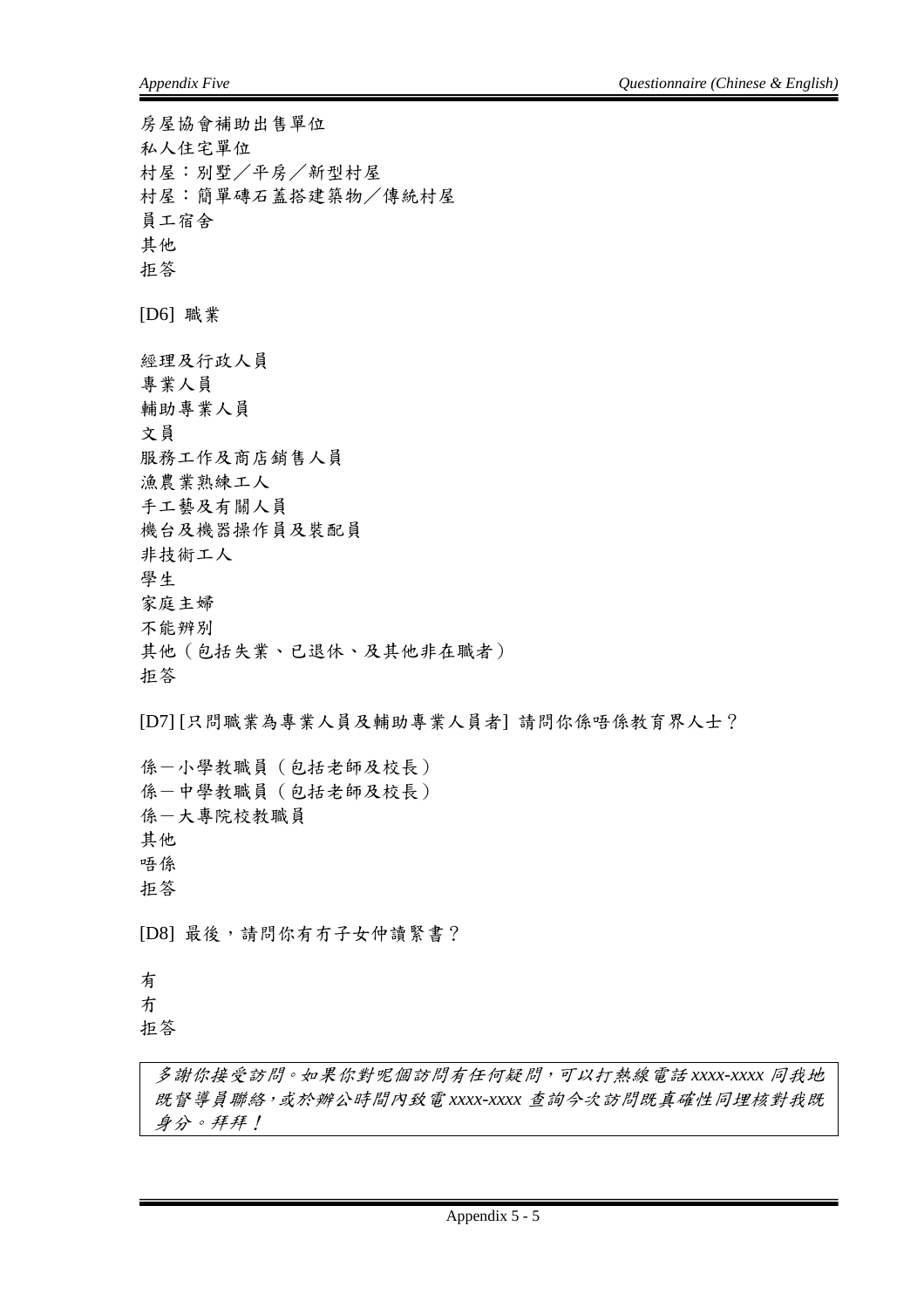#### **Opinion Survey on the Public Ranking of Universities in Hong Kong 2010**  *Survey Questionnaire*

*Section I Self Introduction* 

Self-introduction-- Good evening! My name is X. I am an interviewer at the Public Opinion Programme of the University of Hong Kong. We are conducting an opinion survey related to institutions of higher education. I would like to invite you to participate in an interview which will take only a few minutes. I would like to stress that your telephone number was randomly selected by our computer and all information you provide will be kept strictly confidential and used for aggregate analysis only. If you have any concerns, you can call xxxx xxxx to talk to our supervisor XXX, or the Human Research Ethics Committee for Non-Clinical Faculties of the University of Hong Kong at xxxx xxxx during office hours. For quality control purpose, our conversation may be recorded but will be destroyed shortly after the QC is done.

[S1] Is it okay for us to start this survey?

Yes No (skip to end)

[S2] Is your phone number xxxx-xxxx?

Yes No (skip to end)

# *Sectio n II Sele ction of Respondent*

How many members are there in your household aged 18 or above at this moment? (Interviewers can directly ask if there is only one qualified respondent at home. If so, interviewer can interview him / her at once.) Since we need to conduct random sampling, if there is more than one available, I would like to speak to the one who will have his / her birthday next. (Interviewer can illustrate with examples: "that means is there anyone who will have his / her birthday in June or the coming three months?") [If there is no household member aged 18 or above, terminate the interview.]

Yes No (terminate)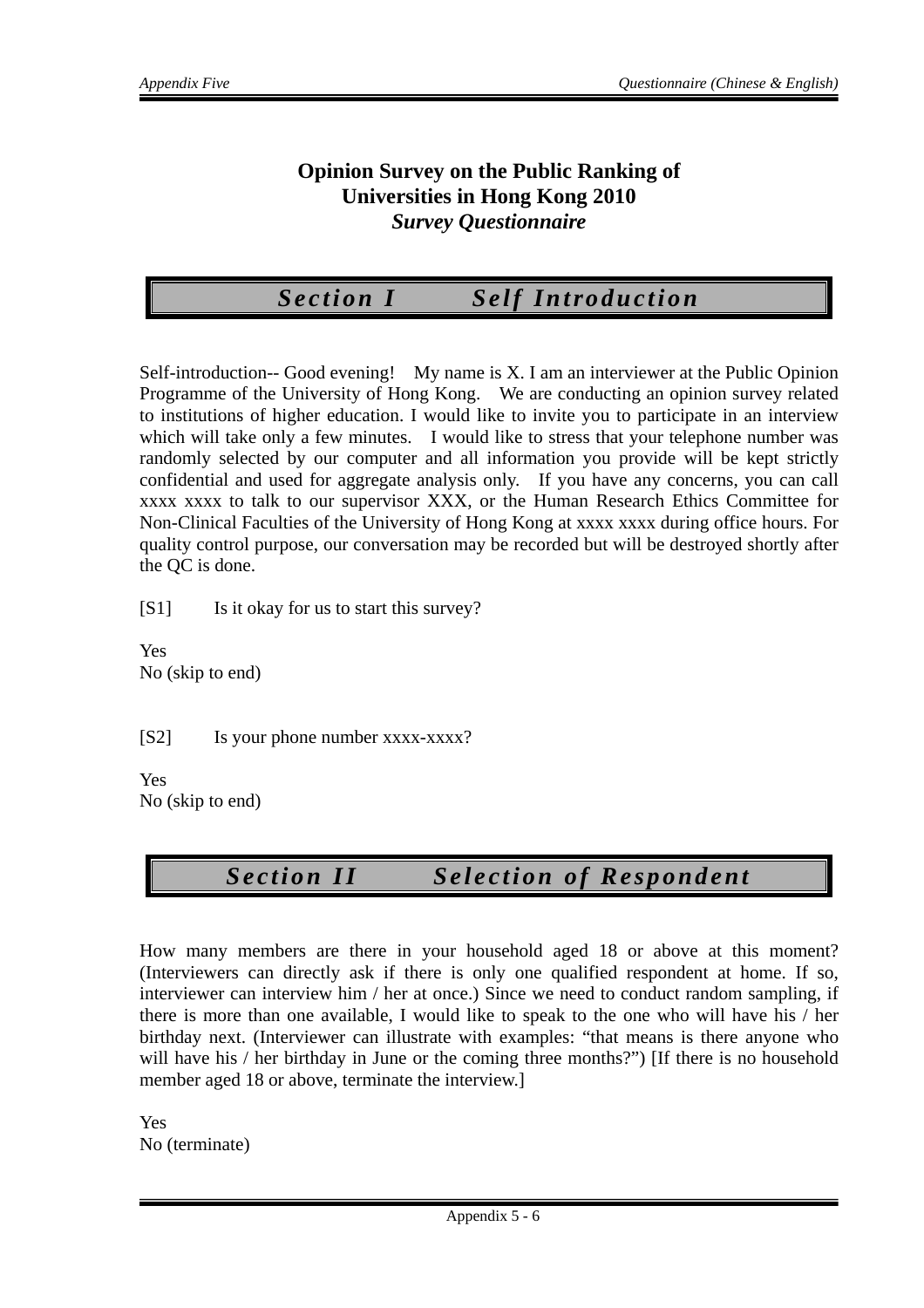## *Sectio n III The Questionnaire*

**Before the survey starts, interviewers must read out, "We are an independent research team. You should simply report honestly what you feel regardless of the fact that we belong to the University of Hong Kong, otherwise, the information will be of no reference value."** 

[Q1] Please use a scale of 0-10 to evaluate the overall performance of each institution of higher education taking its local and international reputation, facilities and campus environment, qualification of its teaching staff, academic research performance, conduct and quality of students as well as its learning atmosphere, diversification and level of recognition of the courses into consideration, with 0 representing the worst, 10 representing the best and 5 being half-half. How would you rate **(nine institutions in rotation)**? [97 = Don't know the university;  $98 = Don't know / hard to say; 99 = Refused to answer$ 

| City University of Hong Kong (CityU)         | Hong Kong Baptist University (HKBU)          |
|----------------------------------------------|----------------------------------------------|
| Hong Kong Shue Yan University (HKSYU)        | Lingnan University (LU)                      |
| The Chinese University of Hong Kong (CUHK)   | The Hong Kong Institute of Education (HKIEd) |
| The Hong Kong Polytechnic University (PolyU) | The Hong Kong University of Science and      |
| The University of Hong Kong (HKU)            | Technology (HKUST)                           |

[Q2] Please use a scale of 0-10 to evaluate the overall performance of Vice-Chancellor/President/Principal of each institution while taking his local and international reputation, approachability to the public, leadership, vision, social credibility and public relations into consideration, with 0 representing the worst, 10 representing the best and 5 being half-half. How would you rate the Vice-Chancellors/Presidents/Principal of **(nine Vice-Chancellors/Presidents/Principal in rotation)**? [96 = Don't know the Vice-Chancellor/President;  $97 = Don't know the university; 98 = Don't know / hard to say;$  $99$  = Refused to answer]

HKBU – Prof Ching-fai NG HKUST – Prof Tony F. CHAN HKSYU – Dr Chi-yung CHUNG LU – Prof Yuk-shee CHAN HKU – Prof Lap-chee TSUI PolyU – Prof Timothy W. TONG CityU – Prof Way KUO

CUHK – Prof Lawrence J. LAU HKIEd – Prof Anthony B.L. CHEUNG

[Q3] What do you think are the qualities which most Hong Kong university students lack of? (Do not read out the answers, multiple responses allowed)

Conduct, honesty Proficiency in Chinese, English and Putonghua Critical thinking and problem-solving ability Work attitude (e.g. serious, enthusiastic, diligent, responsible, motivated) Social/interpersonal skills Social/work experience Emotion stability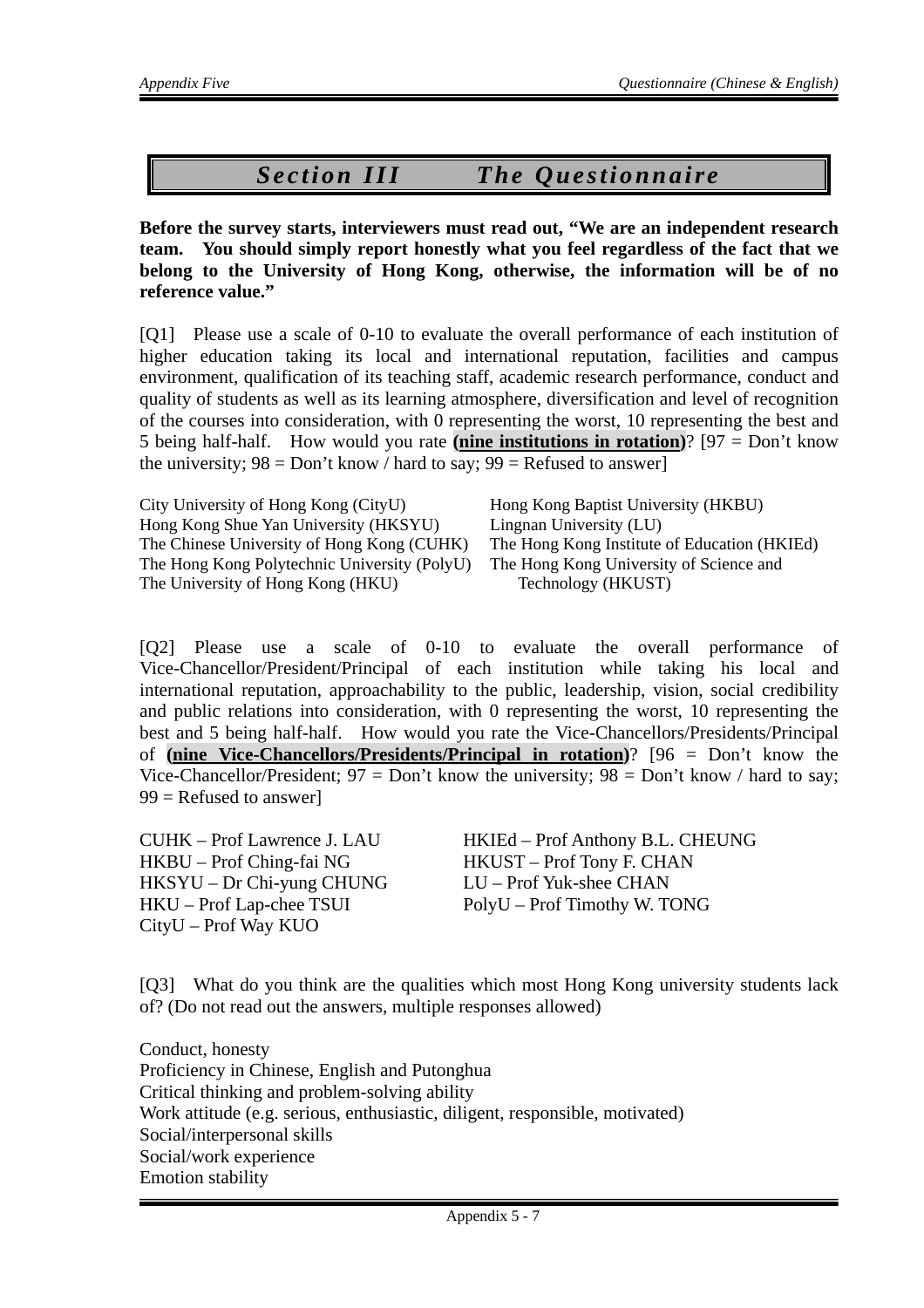Communication skills Academic and professional knowledge Computer proficiency Self-confidence Commitment to society Global prospect / foresight **Creativity** Job opportunity Financial management All-roundness Alertness to risk / handling adverse conditions Independence Self-expectations / dreams Civil awareness Leadership skills Others (please specify) Not lack of anything Don't know / hard to say Refused to answer

[Q4] Under your job specifications, are you involved, in any way, in the recruitment process of new staff, including teachers?

Yes No (Skip to D1) Refused to answer (Skip to D1)

[Q5] [Only for those who are involved in the recruitment process of new staff] If you looked for a new employee, which institution's graduates would you prefer most? (Do not read out the answers, single response only)

City University of Hong Kong Hong Kong Baptist University Hong Kong Shue Yan University Lingnan University The Chinese University of Hong Kong The Hong Kong Institute of Education The Hong Kong Polytechnic University The Hong Kong University of Science and Technology The University of Hong Kong Other overseas universities Won't employ graduates (Skip to D1) Others (please specify) Don't know / hard to say (Skip to D1) No preference (Skip to D1) Refused to answer (Skip to D1)

[Q6] [Only for those who are involved in the recruitment process and have preference over a specific university's graduates] Why would you prefer the graduates of the chosen institution? (Do not read out the answers, multiple responses allowed)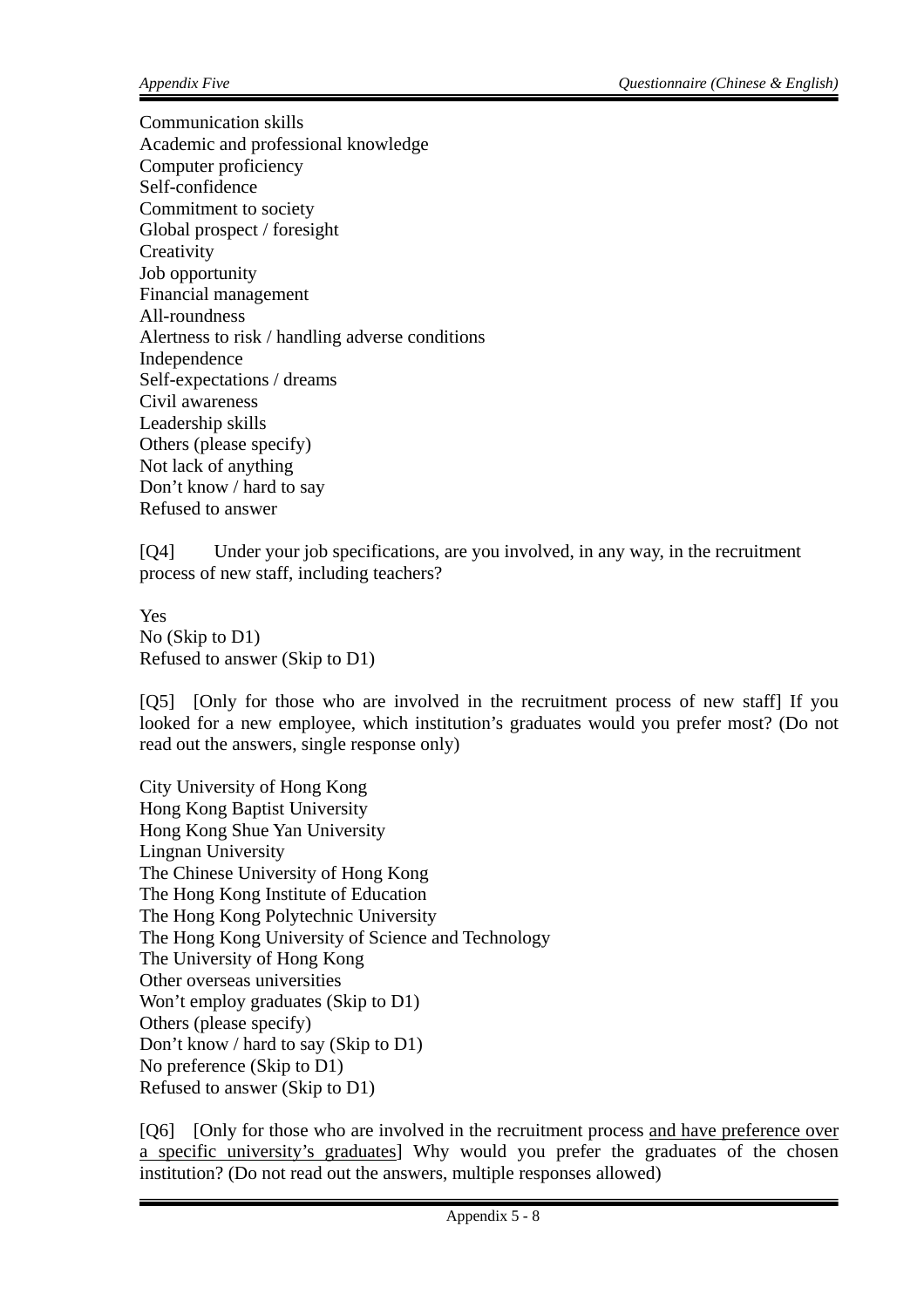Good performance of previous graduates Good social relationship Good work attitude Good leadership Diligent, motivated Good language ability Good knowledge in job-related areas Good connection with outside (e.g., a university's extensive connection with enterprises, companies, or industrial firms; large number of graduates) Salary matches ability Alumni Reputation Others (please specify) No specific reasons Don't know / hard to say Refused to answer

*Sectio n IV Personal Partic ulars* 

*Interviewer: I'd like to know some of your personal particulars in order to facilitate our analysis.* 

[D1] Gender

Male Female

[D2] Age (exact number)  $99$  = Refused to answer

[D3] Education Attainment

Primary or below Secondary Matriculated Tertiary, non-degree course Tertiary, degree course Postgraduate or above Refused to answer

[D4] The type of ownership of your house is:

Self-purchased, or Rent? Refused to answer